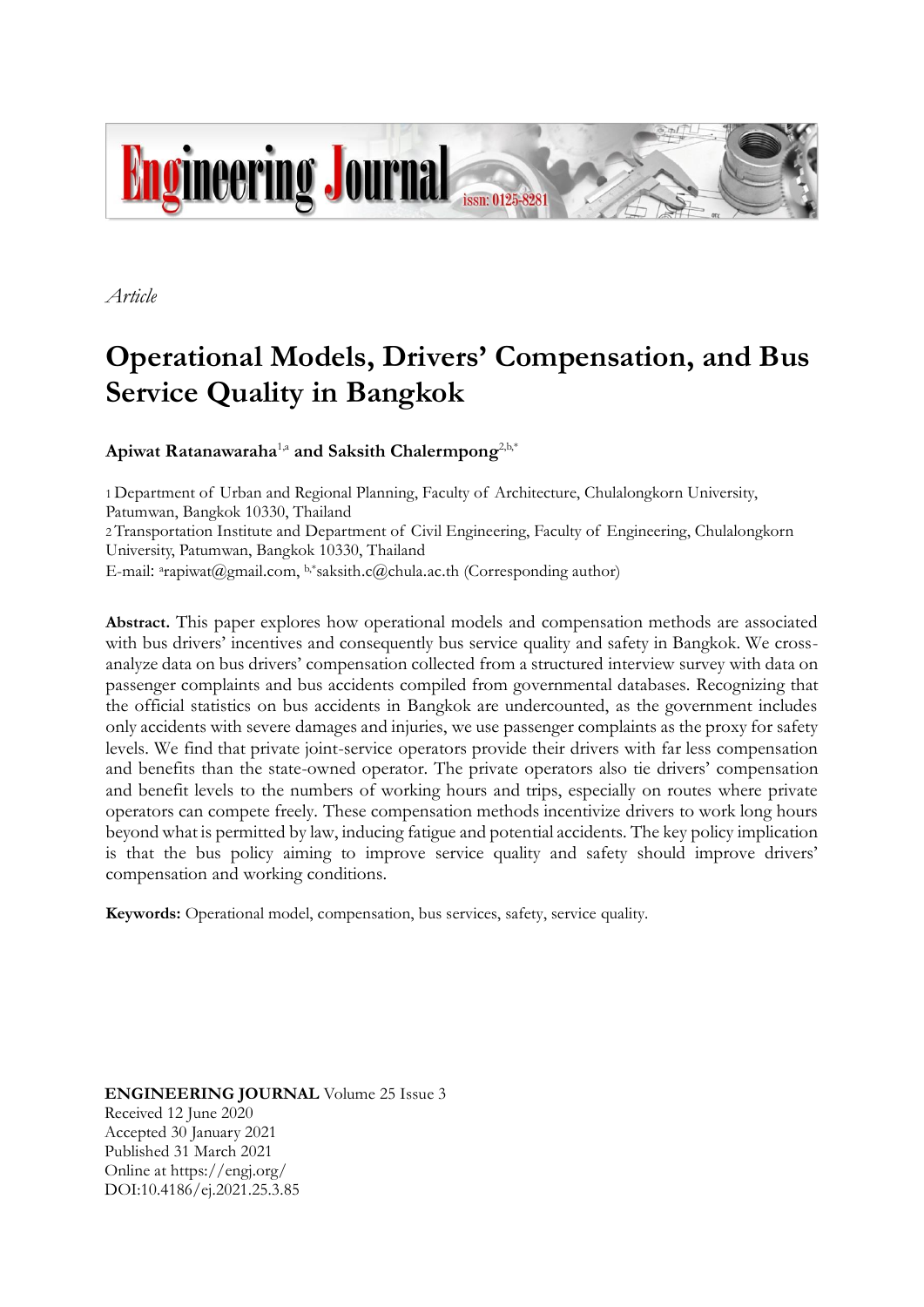## **1. Introduction**

Bus services in Bangkok have lost ridership substantially in the past two decades both in terms of number of passengers and mode share [1]. This downward trend is expected to continue due to several confounding reasons. Despite increasing travel demand thanks to urban population growth and suburbanization, state and private bus operators have not been able to expand coverage due to limited resources, low profit margins, and the government's fare-control policy [2]*.* By contrast, private vehicle ownership in Bangkok keeps rising, and the rail transit ridership continues to grow as the networks expand. These trends are expected to continue.

In addition to inadequate coverage and frequency, low service quality and safety concerns could also contribute to the decreasing bus ridership. Even though the official statistics on bus accidents in Bangkok's urban routes are low, i.e., only 27.7 per year between 2015 and 2017 compared with 301.33 per year over the same period in interurban routes, the numbers are likely undercounted. (See Table 1.) The government database includes only accidents with severe damages and injuries. News reports abound with stories about rude drivers and reckless driving that causes accidents. Some routes are particularly notorious to have more accidents and to receive passengers' complaints on low service quality [3, 4]*.* The problems seem particularly severe and frequent on routes with overlapping portions with other routes, as drivers tend to race for passengers.

Table 1. Official Accident Statistics of Public Buses in Thailand (Number of Accidents with Fatalities, Serious Injuries, or Significant Property Damages).

| Route Type                                        | 2015 | 2016 | 2017 |  |
|---------------------------------------------------|------|------|------|--|
| Urban routes (within Bangkok Metropolitan Region) | 26   | 24   | 33   |  |
| Interurban routes                                 |      |      |      |  |
| Between Bangkok and Other Provinces               | 144  | 163  | 159  |  |
| Between Other Provinces                           | 93   | 127  | 82   |  |
| Within Other Provinces                            | 43   | 50   | 43   |  |
| Interurban routes (Total)                         | 306  | 364  | 317  |  |

Source: Official Statistics of the Department of Land Transport, Ministry of Transport (2019)

Such problems could be attributed to the ways in which the services are licensed and operated, and how and how much the drivers are paid. Although the state-run Bangkok Mass Transit Authority (BMTA) operate their buses on most major bus routes in Bangkok, private "joint-service" operators now cover more routes with more vehicles than the BMTA [5]*.* While the BMTA is the sole licensee to operate bus services, private operators are permitted to pick up passengers on routes where BMTA cannot cover. Some private operators have their own fleet and employ their own drivers. Others further subcontract individual operators to provide services on their behalf and share the farebox revenues [6]*.* Some private operators rent their vehicles to independent drivers on a daily basis, who shoulder fuel costs and sometimes maintenance costs and keep the fare revenue. While BMTA drivers are state employees who receive fixed minimum salaries and other benefits [7], drivers of private operators are paid differently [8]*.* A question arises as to whether operational models and compensation methods affect drivers' incentives and behaviors and consequently the quality and safety of bus services.

This paper attempts to explore the above question by cross-analyzing data on driver compensation collected from a field survey with the government's records on passenger complaints and accidents. The general hypothesis is that the operators of different operational models compensate their drivers differently, which affect the drivers' incentives and consequently service quality and safety in different degrees. After reviewing relevant literature in the following section, we provide an overview on how bus services are provided in Bangkok and on relevant laws that govern drivers' behaviors and working hours. The following section outlines the research methodology and data, followed by the findings. The last section concludes with policy implications and suggestions for future research.

# **2. Literature Review**

Two related strands of literature serve as the conceptual basis for this study: one on how operational models affect bus service quality and safety, and the other on how compensation levels and methods affect drivers' behaviors.

One common debate on bus operational models is whether private operators can provide better and more efficient services than public ones. Previous studies find private operators perform better than public operators in France [9], Spain [10], and Britain [11]*.* But several other studies have provided empirical evidence refuting that claim [12-15]. It is important to note that these studies are based on experiences in cities in developed economies. Urban bus services in developing-country cities, such as Bangkok, are quite different in that they often involve a large number of informal operators, and that there are widespread institutional problems in monitoring and enforcing service quality and safety standards.

Service quality and safety issues of bus services in developing countries are often attributed to the hypercompetitive nature. Operators often use substandard vehicles, as they have limited resources to invest in new vehicles and equipment and have to keep the costs low. On-road competition to pick up passengers also induces dangerous driving behaviors. Drivers usually gain income based on distance and work hours, and mostly without labor protection and insurance. Informality and hypercompetitiveness are thus jointly the fundamental cause of low service quality and high safety risks of bus services in developing countries [16].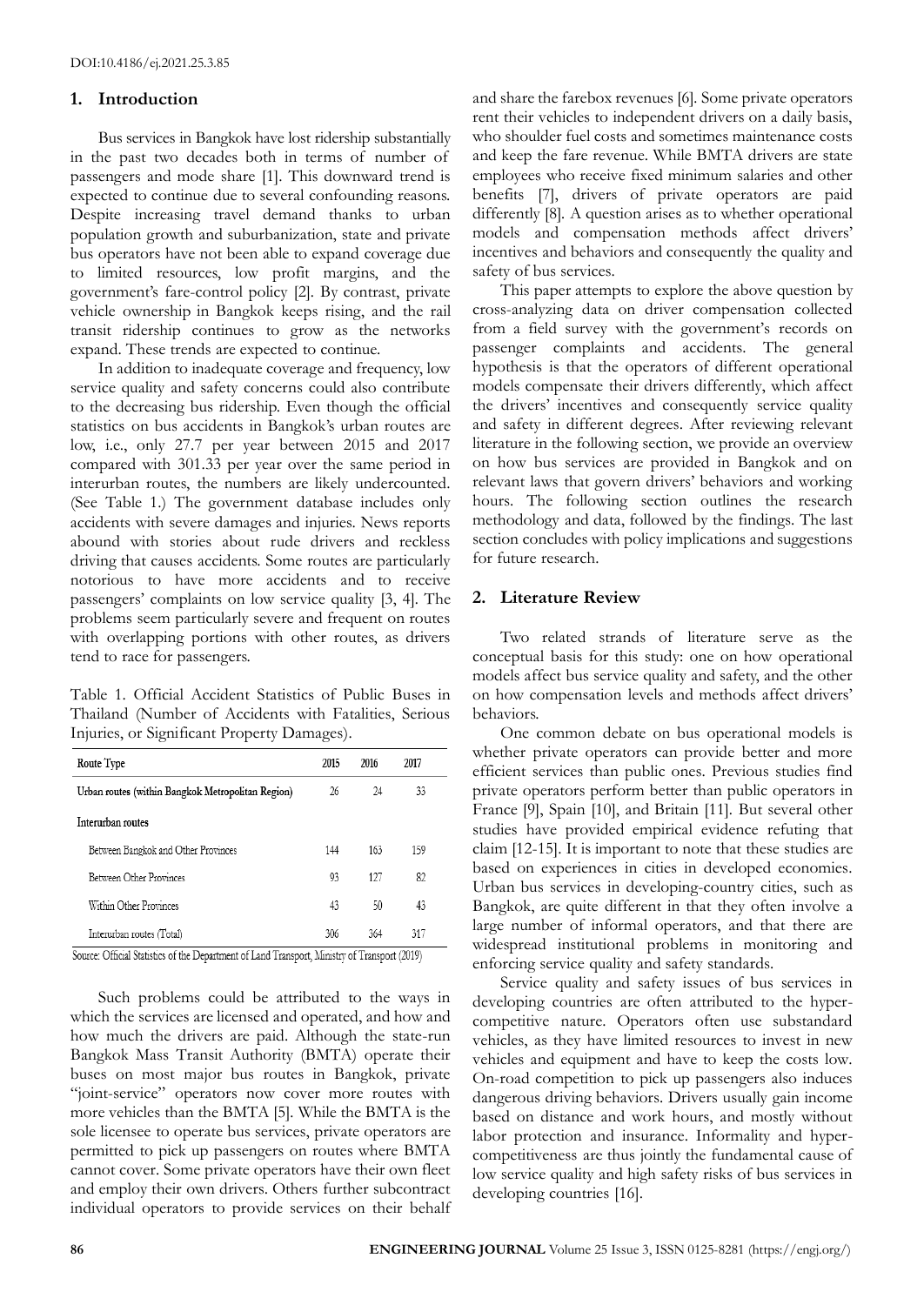The debate on operational models is closely related to the arguments for and against bus liberalization. Empirical evidence shows mixed results on the effects of bus liberalization on service quality and safety in developing countries. Delhi's bus liberalization in the 1990s did increase the number of private buses, thus expanding the networks and increasing service frequency. But the service quality deteriorated in terms of reckless driving and the resulting accidents [17]. Similar problems occurred in Santiago de Chile after its bus liberalization in the 1990s. In this case, the operators had strong incentives to race on the road, because their revenue continued to be based on fare collection even after liberalization [18].

Several studies have identified the factors that affect customer satisfaction of bus service quality, including comfort and safety [19], in addition to accessibility and reliability [20, 21]. Passenger satisfaction could be affected by the ways the services are licensed and operated. A recent study in Malaysia finds that the government has been lax in giving permits to individual bus operators, which leads to fierce competition among them. This results in low service quality, including overloading and delayed departure until the vehicles are full. However, the study finds that the lack of perceived safety on public buses is not attributed to the efficiency and discipline of the driver, but rather the lack of lighting infrastructure and congestion onboard [19].

A comprehensive review of the literature on commercial motor vehicles and safety finds convincing evidence that compensation levels and methods significantly influence driver behaviors [22]. Compensation generally acts as a pricing mechanism, but compensation's impact on drivers is complex. Several theories are used to explain the causal relationship between compensation levels and drivers' behaviors, including incentive theory, equalizing differences theory, efficiency wages theory, and fair wage theory.

Another set of theories focuses on compensation methods. Several studies argue that performance-based payment increases productivity [23], although the context of implementation is crucial [24]. But in the transport industries, such a compensation method could increase safety risks. For instance, truck drivers tend to work long hours when the compensation is low but increases with number of hours, thereby inducing more safety risks [25]. There remains scant literature that systematically explores the association between compensation methods and service quality and safety of urban bus services.

# **3. Bus Operation in Bangkok**

In general, there are currently two operational models of bus services in Bangkok: the state-run BMTA services and the "joint services" run by private operators. In order to understand the current competition and operational models, we need to trace back to the original reasons why the BMTA was established as the sole licensee of city bus operation and what factors prevent the state agency from providing more efficient and demand-responsive services.

Up until the 1970s, public buses in Bangkok were operated by private operators. The services faced several problems, including bus shortage and inability to expand services, because of low profit margins and the government's fare control. In 1971, a West German transportation expert proposed that the bus operations be unified to reduce costs and improve service quality. Driven partly by a campaign pledge to provide free buses, the government hurriedly established the state-owned bus monopoly, the short-lived Mahanakhon Transport Company, which subsequently transformed into the BMTA [26]. The agency was granted operating licenses of all bus routes in Bangkok, and inherited the bus businesses from private operators, including their assets and employees [2]. It was in effect a clear policy shift from the laissez-faire model of competition and operation to the natural monopoly model.

Since its establishment, the state bus monopoly incurred huge debts from buying out previous bus managements. Having no resources to provide bus services due to slow transfer of businesses, the agency had to rely on the previous operators to do so. Despite the BMTA's subsequent purchase of new buses, the problem of bus shortage persisted due to deteriorating traffic congestion and rapid demand growth in the ever expanding city. As a result, a large number of unauthorized private operators used *songtaews* (converted pick up trucks) to provide bus services. In 1986, the government legalized these operators, while mandating them to change the vehicles to box-type minibuses for those operating on main streets [2]. The traditional songtaews continue to be allowed to run only in *sois* (secondary streets and alleys). The operating licenses of these routes were issued to the BMTA, which then subcontracted them to private operators.

The BMTA continued to accumulate operating deficit, and it was unable to respond to the burgeoning demand due to rapid suburbanization. With limited resources, the state agency could not expand services to cover all routes for which it was granted operating licenses. To circumvent the problem, beginning in 1986, the Department of Land Transport (DLT) invited private operators to operate under the BMTA's umbrella, and allowed the BMTA to issue joint-service contracts with private operators [2]. Since then, the number of jointservice operators has grown significantly; there are now more routes and vehicles operated by joint-service operators than the BMTA itself, as shown in Table 2. While the BMTA uses only full-size buses, the private operators use not only full-size buses, but also minibuses, converted pickup trucks, and passenger vans.

The service contracts between the BMTA and private operators cover general service-related issues, such as bus routes, frequency, and payment and fees. It does not stipulate drivers' working hours and conditions. Such issues are supposedly covered by the Transport Act, as revised in 1999 and in accordance with the 1998 Labor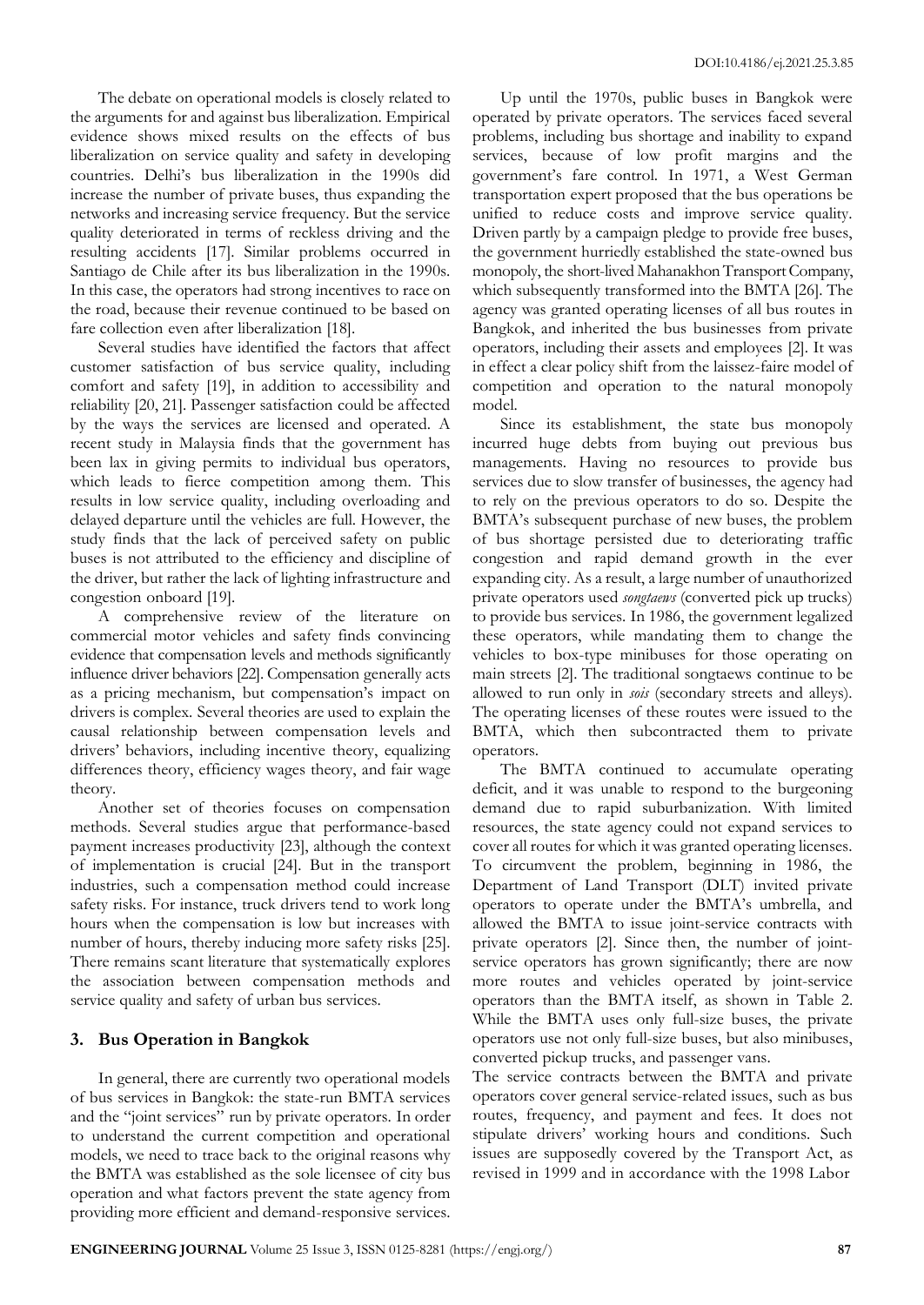Table 2. Numbers of BMTA and Joint-Service Routes and Vehicles.

| Operator/Type of vehicles           | No. of routes | No. of vehicles |
|-------------------------------------|---------------|-----------------|
| <b>BMTA</b>                         |               |                 |
| Full-size buses                     | 118           | 2,771           |
| Private joint-service operators     |               |                 |
| Full-size buses                     | 94            | 3,271           |
| Minibuses                           | 42            | 895             |
| Songtaews (Converted pickup trucks) | 98            | 2,059           |
| Passenger vans                      | 139           | 4,421           |

Source: BMTA Annual Report 2018

Protection Act. The law stipulates that a driver cannot operate a public transport vehicle consecutively longer than four hours without resting for at least half an hour, and that a driver cannot work longer than eight hours in one working day. The DLT as the regulator of the law mandates that all bus operators record their drivers' working hours in log books stored in the vehicles. Public transport operators have to ensure their drivers strictly follow safety regulations. Every driver has to follow public transport and traffic regulations, including being drug and alcohol free, no use of mobile phones while driving unless with headsets, and driving only on the left lane except when passing. If the drivers do not follow the rules and cause any accidents, the DLT could suspend or revoke the operators' licenses. But in reality the DLT just occasionally checks the log books and rarely conducts spot inspection, due to limited financial and human resources.

As for health and other benefits, only drivers officially employed full time by a legally registered operator with one or more employees are entitled to receive social security benefits. According to the 1999 Social Security Act, the coverage now includes not only sickness, maternity, invalidity, and death, but also child allowance, pension, and unemployment. The social security benefits do not extend to informal and temporary workers.

## **4. Research Methodology**

Because no study has ever systematically examined the relationship between bus service quality and operational models and compensation methods in Bangkok, the primary aim of our research at this stage is to explore the problems in order to lay the groundwork for quantitative studies in the future. Even though we did not utilize rigorous statistical methods in this study, we collected both qualitative and quantitative data to test the following operational hypothesis: The root cause of poor service quality of Bangkok's bus services is the licensing/ operational model of subcontracting bus services to jointservice private operators, whose common compensation methods incentivize drivers to work long hours beyond what is permitted by law and to compete for passengers on the road. This in turn affects the service quality and potentially safety.

To examine this hypothesis, we selected bus routes with the largest number of complaints and conducted a structured interview survey of drivers, conductors, and dispatchers to obtain information about their operational practices and compensation methods on those routes. Then, we compared the compensation methods of the routes with the highest rates of complaints and reported accidents with those with the lowest rates. We categorized the routes into two groups: those run only by joint-service operators and those run only by the BMTA.

To represent the level of bus service quality, we obtained the data on passenger complaints from the 1584 Call Center, which is a DLT hotline that passengers can provide feedback on all bus services. The DLT hotline keeps a database that records complaint types, bus types, operator types, and route numbers. We were able to obtain a monthly report of the database that summarizes the bus routes with the five largest numbers of complaints from October 2016 to March 2017. The monthly data are compiled and sorted at the route level separately for those operated by the BMTA and those by joint-service operators. We then ranked the routes in order of number of complaints. As the number of complaints may depend on the fleet size on each route, we also normalize it by the number of buses for each route to better understand the relative frequency of complaints.

Originally, we also hypothesized that the compensation methods would also have noticeable effects on bus safety, as some routes are notorious for reckless driving and news reports abound with stories of bus crashes. We thus obtained data on accidents from the DLT's database of passenger bus accidents. But as it turned out, the number of accidents that occurred to BMTA and its joint-service buses in the study period was too small to conduct a systematic analysis of the eventual impact on bus safety. Only 24 bus accidents were reported and included in the official records in 2016. Official records of accidents include only severe crashes with serious injuries or fatality, most of which usually occur on intercity bus routes. Bus accidents in Bangkok frequently reported in the news tend to be of minor damages and are not included in the government's database. Therefore, we were not able to test the relationship between operational models and bus safety as measured by accident numbers recorded by the government.

Nevertheless, the records on passenger complaints, as shown in the following section, include categories that indicate safety concerns. One of the top complaints about the buses is "The bus was driven in a frightening manner." While we do not know how much such a driving manner leads to actual accidents, we can conjecture that the possibility is beyond ignorable levels.

To acquire data on drivers' compensation methods and levels, we conducted a structured interview survey at bus depots between 14 and 25 July 2018. Among the 94 full-size bus routes operated by joint-service operators, we randomly selected a total of 21 routes, including 18 routes with most complaints and three routes with no complaints. For each route, we conducted a structured interview of a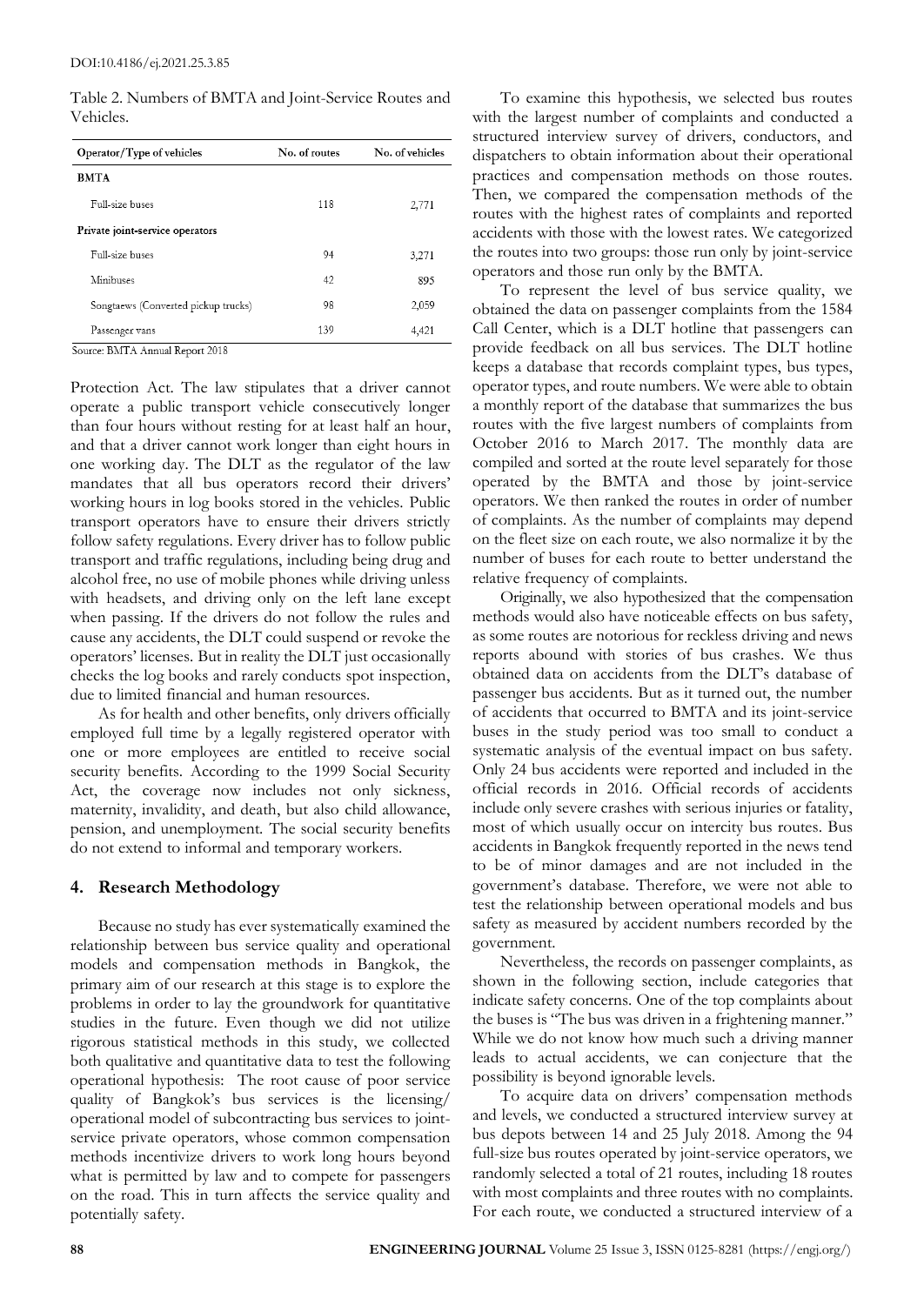dispatcher and three drivers, asking about the working conditions, compensations, and welfare benefits of drivers. We chose only those that operate full-size buses, so that we can compare directly with the BMTA operation, which only has full-size buses.

To compare between the models of private operators and public operators, we also collected information about the BMTA employee's compensation, fringe benefits, and work rules. We obtained the data from official BMTA documents, including the official salary structure and hiring announcements, and also from interviews with BMTA employees regarding their working conditions. We also conducted follow-up interviews with key informants who are bus enthusiasts for additional information about bus operation and compensation.

## **5. Findings**

#### **5.1. Complaint Statistics**

As Table 3 shows, in general, the BMTA seems to provide better quality of service than the private operators, with slightly more than half of the total number of complaints on the private operators. The top three most common complaints for both types of operators are: buses not stopping at the designated stops, reckless driving, and rude behaviors of on-board staff. Curiously, the ranking orders are different. The top two complaints for the BMTA buses are that buses do not stop where they are supposed to, followed by dangerous driving, while the order is reversed for the private operators. Even though the statistics is not enough to test any hypothesis, we can conjecture that the BMTA is facing principal-agent problems. As their drivers receive guaranteed income and benefits, they do not necessarily have to pick up all passengers in all stops on the routes. By contrast, the drivers of private operators are incentivized to work longer hours and drive faster and recklessly, because their compensation is based on the working hours and trips and farebox revenues. This conjecture is supported by the empirical evidence presented in the following section.

Table 3. Most Common Complaints on Bangkok's Buses

| Operator/Complaint                          | No. of complaints |
|---------------------------------------------|-------------------|
| <b>BMTA</b> buses                           |                   |
| The bus did not stop at a designated stop.  | 894               |
| The bus was driven in a frightening manner. | 778               |
| The bus staff were rude.                    | 421               |
| Total number of complaints                  | 2,808             |
| Joint-service buses                         |                   |
| The bus was driven in a frightening manner. | 1,934             |
| The bus did not stop at a designated stop   | 1,046             |
| The bus staff were rude.                    | 857               |
| Total number of complaints                  | 5,249             |

http://apps.dlt.go.th/statistics\_web/1584.html

By ranking all bus routes by the number of complaints, we find that bus routes operated by jointservice operators have much lower service quality than those operated by the BMTA. Table 4 shows that the numbers of complaints for routes operated by private operators are staggering, compared to those for the BMTA routes. Even after normalizing by the number of vehicles on each route, the numbers of complaints per vehicles operated by joint-service operators on the worst routes are still four to five times greater than those on the worst BMTA routes.

Table 4. Routes with the Largest Number of Complaints, October 2016 to March 2017.

| Route<br>Number                                                                            | No. of<br>operators vehicles | No. of | No. of<br>Complaints | vehicle | Complaints/ Complaints/<br>operator |
|--------------------------------------------------------------------------------------------|------------------------------|--------|----------------------|---------|-------------------------------------|
| Joint-service routes                                                                       |                              |        |                      |         |                                     |
| 8                                                                                          | 3                            | 66     | 153                  | 2.32    | 51                                  |
| 122                                                                                        | 1                            | 25     | 61                   | 2.44    | 61                                  |
| 108                                                                                        | 2                            | 37     | 59                   | 1.59    | 29.5                                |
| 81                                                                                         | 2                            | 42     | 52                   | 1.24    | 26                                  |
| 39                                                                                         | 2                            | 46     | 50                   | 1.09    | 25                                  |
| 182                                                                                        | $\mathbf{1}$                 | 22     | 39                   | 1.77    | 39                                  |
| 57                                                                                         | $\mathbf{1}$                 | 42     | 21                   | 0.50    | 21                                  |
| 115                                                                                        | 1                            | 30     | 13                   | 0.43    | 13                                  |
| 133                                                                                        | $\mathbf{1}$                 | 37     | 7                    | 0.19    | 7                                   |
| 57                                                                                         | 1                            | 42     | 6                    | 0.14    | 6                                   |
| <b>BMTA</b> only routes                                                                    |                              |        |                      |         |                                     |
| 25                                                                                         | 1                            | 40     | 18                   | 0.45    | 18                                  |
| 79                                                                                         | 1                            | 23     | 15                   | 0.65    | 15                                  |
| 65                                                                                         | 1                            | 22     | 13                   | 0.59    | 13                                  |
| 50                                                                                         | 1                            | 19     | 10                   | 0.53    | 10                                  |
| 515                                                                                        | $\mathbf{1}$                 | 36     | 10                   | 0.28    | 10                                  |
| 97                                                                                         | 1                            | 20     | 9                    | 0.45    | 9                                   |
| 15                                                                                         | 1                            | 21     | 7                    | 0.33    | 7                                   |
| 34                                                                                         | 1                            | 29     | 7                    | 0.24    | 7                                   |
| 84                                                                                         | 1                            | 52     | 6                    | 0.12    | 6                                   |
| 145                                                                                        | 1                            | 45     | 6                    | 0.13    | 6                                   |
| Source: DLT 1584 Call Center: Bus Complaint Monthly Summary,<br>October 2016 to March 2017 |                              |        |                      |         |                                     |

#### **5.2. Compensation Methods and Levels**

Based on the literature review, the survey results, and the additional follow-up interviews, we can categorize the compensation methods for private operators into two groups: basic compensation and additional incentives.

#### 5.2.1. Basic compensation

Drivers of joint-service operators receive three types of basic compensation: daily allowance, farebox revenue sharing, and monthly salary. Although the majority of drivers are full-time employees of private operators, most of them are paid the daily allowance ranging between 215 and 325 baht (USD 6-10) in addition to receiving varying percentages of fare revenues. Generally, the daily allowance is not guaranteed, as the drivers must meet certain operational or fare revenue targets. For example, the drivers must drive at least four round trips, or the total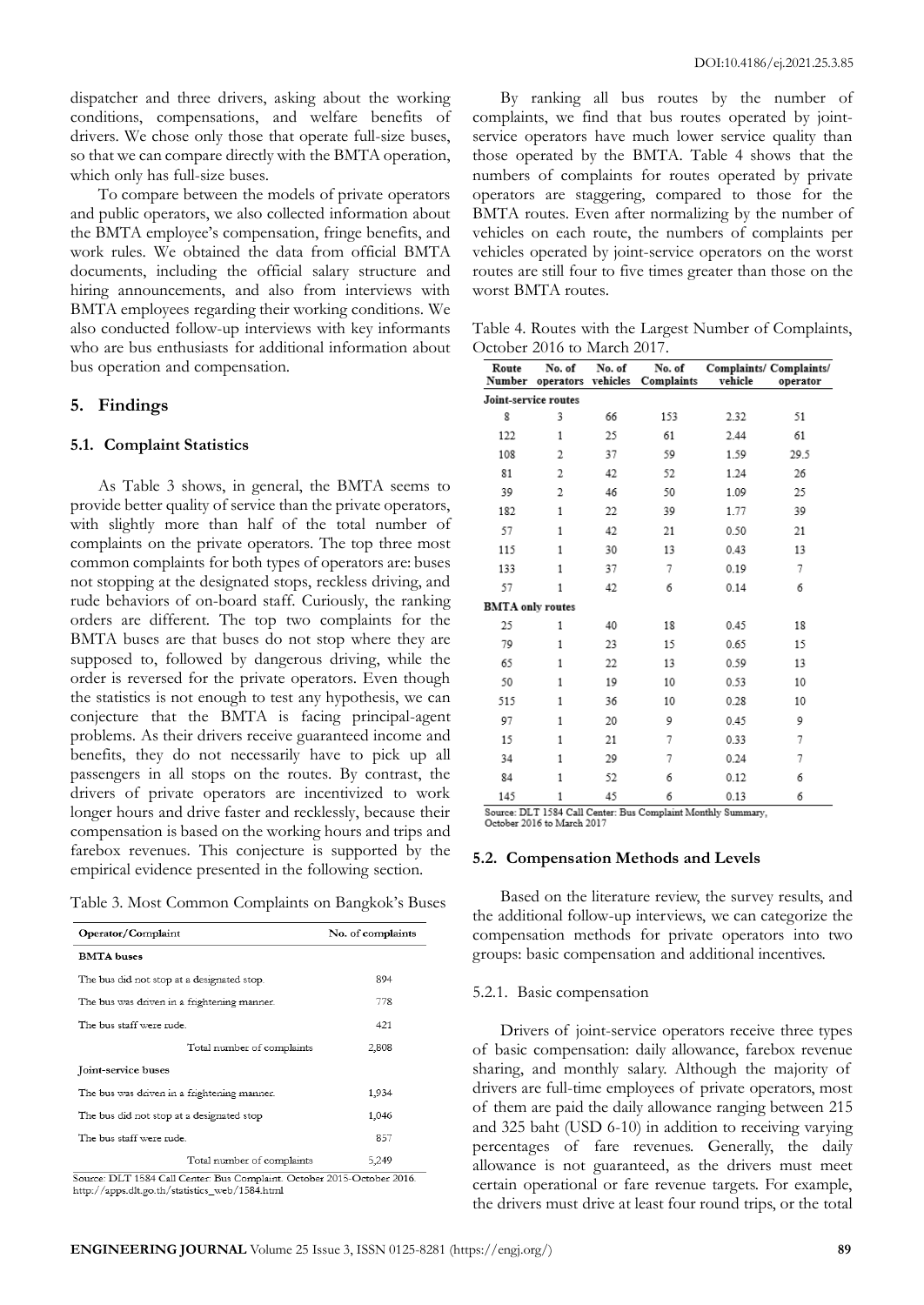fare revenue must exceed a certain threshold, such as 6,000 baht (USD 180) per day. So if the traffic congestion is very bad or somehow there are few passengers on board, the drivers would have to drive more until the thresholds are met in order to receive the daily allowance.

The fare revenue share is paid daily, although it is usually accumulated and paid on a weekly or monthly basis. Drivers normally make advance payment of fuel and other daily operating expenses, and keep proofs of payment for reimbursement at the end of each day. In practice, these expenses are paid from the farebox revenue. As Table 5 suggests, there are no uniform methods and levels of compensating the drivers. Because of the conditions imposed, these compensation methods are in effect performance-based.

Table 5. Summary of Regular Compensation of Employees of Joint-Service Operators.

| Compensation<br><b>Types</b> | Examples of rates                                                                                     | Conditions                                                          | Used by routes<br>no.                                              |
|------------------------------|-------------------------------------------------------------------------------------------------------|---------------------------------------------------------------------|--------------------------------------------------------------------|
| Daily allowance              | 215 to 325 Baht                                                                                       | Minimum of 3 to 5<br>trips                                          | 8, 43, 57, 81, 84,<br>124, 203, AC 40                              |
|                              |                                                                                                       | Minimum fare box<br>revenue of 3000<br>Baht to 6000 Baht<br>per day | 6, 8, 84, 115, 122,<br>124, AC 11, AC<br>113                       |
| Farebox<br>revenue share     | 12% (8% for driver $+$<br>4% for conductor) to<br>17% (10% for driver,<br>7% for conductor)           |                                                                     | 6, 8, 43, 57, 81, 115,<br>122, 124, 127, 183,<br>203, 539, AC 113, |
|                              | 1.4 Baht per ticket for<br>driver + 1 Baht per<br>ticket for driver                                   |                                                                     | 8, AC 11                                                           |
|                              | Progressive share<br>5000/5500:<br>14%/16%<br>7500/8500/9000/100<br>00 <sub>1</sub><br>8%/10%/12%/14% |                                                                     | 115, AC 40                                                         |
| Monthly salary               | 5000 Baht for driver<br>3000 Baht for<br>conductor                                                    | 21 working days per<br>month as assigned                            | 8                                                                  |

5.2.2. Additional working incentives

In addition, joint-service operators use various forms of incentives to encourage drivers to increase fare revenues. These include incremental bonus allowances or incremental percentage of revenue for meeting revenue thresholds. For example, an operator of route number 203 pays a bonus of 50 baht per trip for the fifth and subsequent trips of the day. Other additional payment incentives are given for good attendance, early bird and long working day, late finisher, working on holidays, and annual bonus at year end or Chinese New Year, as summarized in Table 6.

Table 6. Additional Working Incentives by Joint-Service Bus Operators.

| Types of Incentives                              | Examples                                                                                                                            | Used by routes no. |
|--------------------------------------------------|-------------------------------------------------------------------------------------------------------------------------------------|--------------------|
| Incremental bonus<br>based on farebox<br>revenue | See Table 7.                                                                                                                        | 6, 8, 43, AC 40    |
| Good attendance                                  | 500 Baht per month with<br>25 or more working day                                                                                   | 43                 |
| Early bird & long<br>working day                 | First four trippers of the<br>day (start from around 4<br>a.m.) get 120 Baht bonus<br>(to be split between<br>drivers & conductors) | 43                 |
|                                                  | First six trippers of the<br>day get 50 Baht bonus                                                                                  | 6                  |
|                                                  | First trippers of the day<br>get 40 Baht bonus                                                                                      | AC40               |
| Late finisher                                    | Last trippers get 80 Baht<br>honus                                                                                                  | 57                 |
| Working on holidays                              | Doubled daily allowance                                                                                                             | 84                 |
| Annual bonus &<br>special occasions              | Year-end & Chinese<br>New Year bonus                                                                                                | 84                 |

Table 7 shows examples of the payment schedules for incremental bonus that drivers could receive, depending on their farebox performance. The schedules vary across routes and operators. It is worth noting that this operator of Route 8, one of the three operators on the route, has one of the most generous payment schedules for incremental bonuses, and the route also has the largest number of complaints.

Table 7. Examples of Incremental bonus based on farebox revenue.

| Routes<br>No. | 8                            |       | AC40                         |       | 43                           |       | 6                            |       |
|---------------|------------------------------|-------|------------------------------|-------|------------------------------|-------|------------------------------|-------|
| Threshold     | Fare<br>revenue<br>(per dav) | Bonus | Fare<br>revenue<br>(per day) | Bonus | Fare<br>revenue<br>(per dav) | Bonus | Fare<br>revenue<br>(per dav) | Bonus |
| 1             | 5000                         | 200   | 7500                         | 100   | 4200                         | 100   | 4000                         | 150   |
| 2             | 6000                         | 200   | 8500                         | 130   | 4500                         | 200   | 5000                         | 200   |
| 3             | 7000                         | 300   | 9000                         | 150   | 5000                         | 500   | 6000                         | 250   |
| 4             | 8000                         | 700   | 10000                        | 200   |                              |       | 7500                         | 300   |

Note: The bonus is split by agreement between drivers and conductors.

Most drivers who are full time employees receive some minimum social security benefits, which entitle them to basic health care. Some employers also provide other fringe benefits, such as free or discounted accommodation. But we find that approximately 20% of them are not full-time employees, so they do not receive any social security benefits.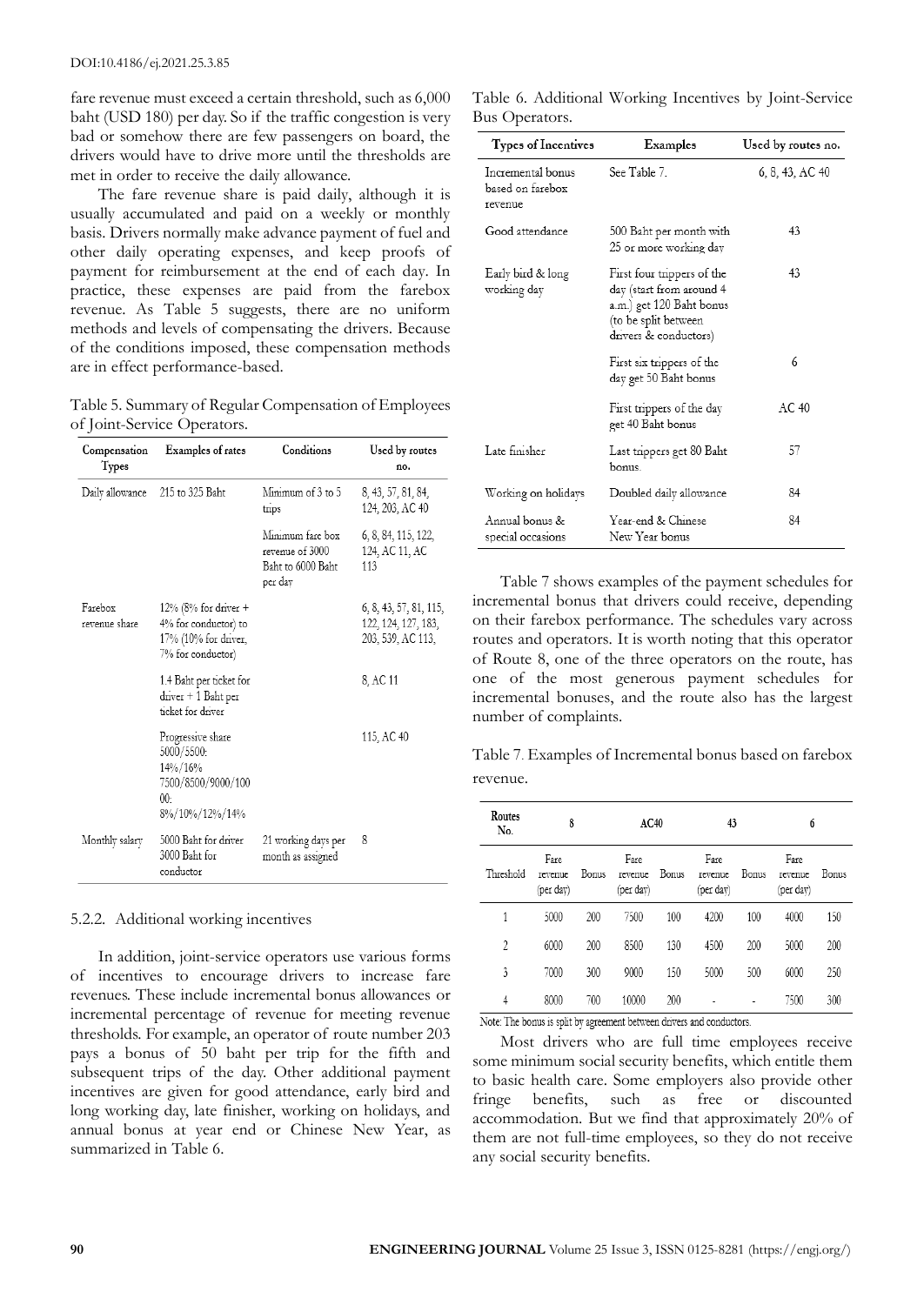## 5.2.2.1. Working conditions: Sweatshops on wheels

It is common for drivers employed by joint-service operators to start working before 5:00 a.m. and finish near midnight. The operational or fare revenue targets mean that drivers must work long hours to meet the income requirements. Due to the long working hours, it is a common practice for many drivers to work three consecutive days and take one day off.

While the majority of drivers are full time employees of bus operators, we find that approximately 20% of the drivers rent the buses from the private joint-service operators. Most of these drivers are regular renters, but pay the rent on a daily basis. The rental cost depends on whether maintenance costs are included. When renters pay for maintenance costs, the rent is lower, around 2,800 baht (USD 84) per day. But if the maintenance is included, the rent is higher, around 3,500 baht (USD 105) per day. Generally, renters pay for all day-to-day operating expenses, such as fuel around 1,000 baht (USD 30) per day, tolls, and keep all the fare revenue. The average net daily income after operating expenses is roughly 1,000 baht (USD 30) per bus, which is split between the driver and the conductor, who are often husband and wife, or family members. Aside from regular renters, some are part-time drivers, who rent buses only occasionally. Driver-renters do not receive any salary or welfare benefits, relying only on fare revenues. Nor do they have operational or revenue targets, and their working hours tend to be more flexible than those of employees.

## 5.2.2.2. BMTA drivers' compensation and working conditions

As shown in Table 8, we find that the compensation and working conditions of BMTA employees are much better than those of joint-service operators. They receive monthly salary, ranging from 10,150 to 37,500 baht (USD 305-1,124) for drivers and 9,040 to 22,500 baht (USD 271- 675) for conductors, with an additional daily allowance of 50 baht for drivers and 20 baht for conductors [27]. They also receive the fare revenue share, albeit at a much lower rate than private operators' employees, at 0.10 baht per ticket for drivers and 0.05 baht per ticket for conductors.

Unlike joint-service operators, the BMTA strictly adheres to the eight-hour working-day rule, as stipulated by the labor law. Beyond the eight-hour limit, an overtime payment is made. The overtime rate, starting from 40 baht (USD 1.2) per hour, increases with the salary level, which in turn depends on the number of years of driving experience. Each BMTA employee receives one day off per week, and has a regular work schedule. They also have 10 paid-vacation days, 30-day sick leave, and 20-day leave of absence. BMTA employees also receive good welfare and fringe benefits. Health care benefits cover not only the employees themselves but also their immediate family, including parents, spouse, and up to three children. Educational expenses of employees' children are also covered. Finally, BMTA employees are entitled to free rides on all BMTA buses [28].

With relatively good compensation, it is unsurprising that significantly fewer complaints on reckless driving behaviors are made to BMTA buses than to joint-service operators. However, as shown in Table 3, a large number of passengers complained that BMTA drivers do not stop to pick up passengers at designated stops. Some passengers complained that BMTA drivers drive too slowly, especially near the end of their eight-hour shift, in order to earn extra overtime payment [7].

Table 8. Summary of Basic Compensation for BMTA Employees.

| Compensation Type           | Driver                        | Conductor                     | <b>Note</b>                                                        |
|-----------------------------|-------------------------------|-------------------------------|--------------------------------------------------------------------|
| Monthly salary              | 10,150-37,500<br>Baht         | 9,040-22,500 Baht             |                                                                    |
| Daily allowance             | 50 Baht                       | 20 Baht                       |                                                                    |
| Farebox revenue<br>share    | 0.10 Baht per<br>ticket       | 0.05 Baht per<br>ticket       |                                                                    |
| Overtime                    | Prorated by<br>monthly salary | Prorated by<br>monthly salary | For each hour<br>of work over<br>eight working-<br>hour day        |
| Cost of living<br>allowance | 1,500 Baht                    | 1,500 Baht                    | For employees<br>with salary<br>under 17,000<br>Baht per<br>month. |

Although the business models and compensation levels and methods vary among private operators, the proportions of income that their employees receive from fare revenue sharing are generally much larger than those of BMTA employees. Together with the evidence from the official statistics that private operators' drivers tend to drive more recklessly than those of BMTA drivers, we can conclude that employees' compensation methods clearly play an important role in influencing driving behaviors and service quality.

## **6. Conclusions**

Our findings show that Bangkok's private bus operators provide their drivers with less compensation and benefits than the state operator, and their compensation methods incentivize the drivers to work longer hours than allowed by law. The data also show that the routes operated by private operators receive more passenger complaints than those operated by the state bus agency. We thus conclude that the operational models and their specific compensation methods are associated with the service quality of bus services in Bangkok. We conjecture that the joint-service model as practiced in Bangkok increases on-the-road competition and decreases the overall service quality, as private operators adopt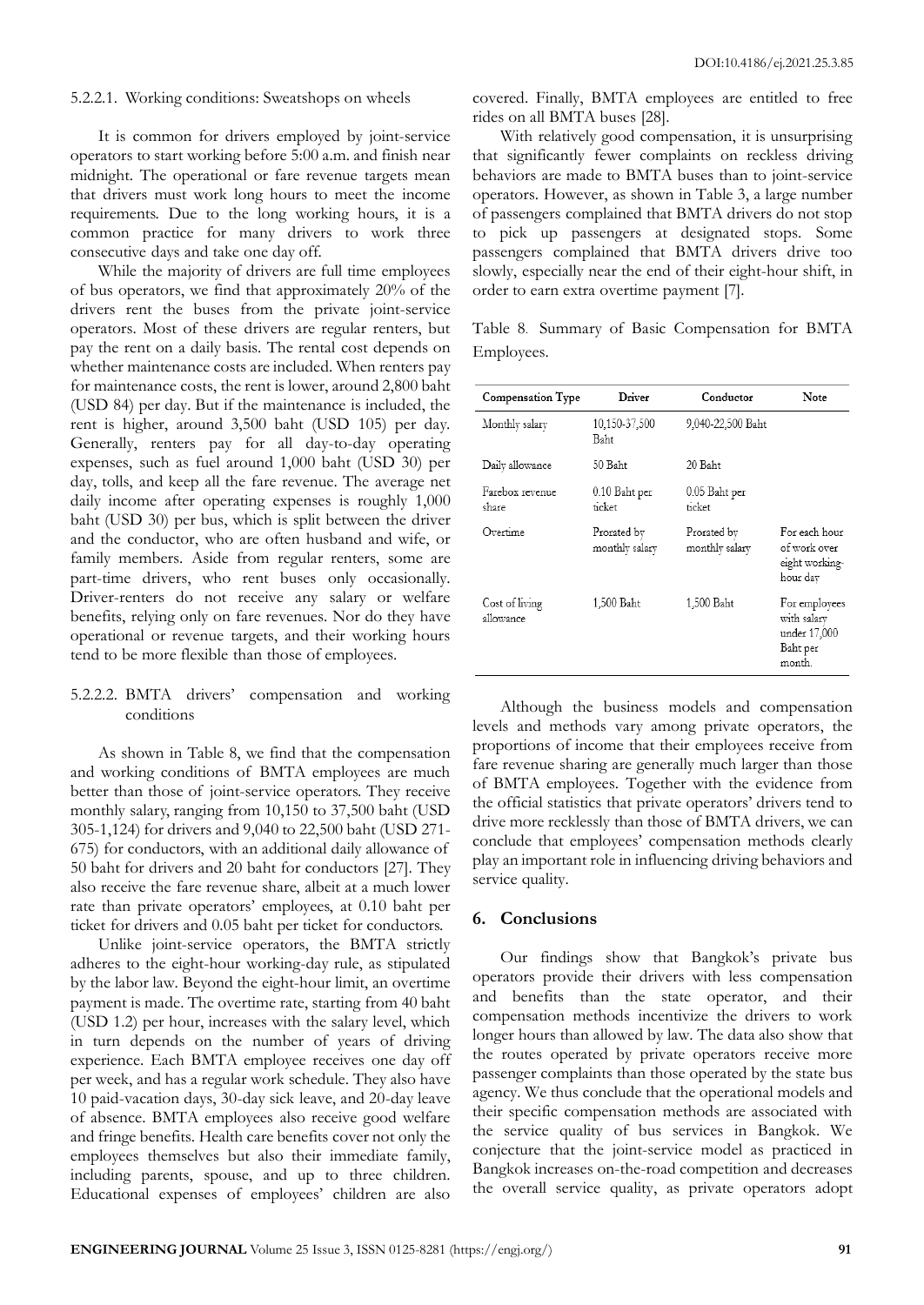compensation methods that incentivize their drivers to drive faster and work longer hours.

While the compensation methods based on fare revenue may account for the poor service performance of private operators compared to the BMTA, they cannot explain the performance variation among the private operators. A question thus arises as to what factors may account for the varying service qualities among private operators. Although we cannot directly answer this question with the findings from this study, we can offer some insights into the issue, using information that we gathered from additional field observation and informal interviews with several stakeholders.

An important factor that also induces racing for passengers is the number of overlapping services on the same routes. Routes with a large number of complaints, such as the notorious route no. 8, usually run on the corridors with many overlapping routes, which tend to be high-density corridors with substantial bus demand. Being the last bus that follows a platoon of other buses on the same route could mean ending up with a near empty fare box. So such a scenario must be avoided at all costs. By contrast, in less dense corridors with few or no overlapping routes, drivers have little incentive to race for passengers, who are usually captive. Thus, fewer complaints about reckless driving are filed in these routes. Such a routing problem not only increases on-road competition and reduces service quality, but also directly affects the city's overall bus operation, as the overlapped routes increase the number of vehicles in the traffic while decreasing the number of operating cycles [29].

Ineffective regulation of joint-service operators stems partly from the current institutional arrangement. The DLT is the de jure regulator of all public bus operators, but with limited man power and technical resources. Since BMTA is a state-owned agency, it is supposed and expected to fully comply with the law, and the DLT loosely regulate bus operations by the BMTA and their joint-service operators. Therefore, the BMTA as the sole licensee of bus services in Bangkok serves as the de facto regulator of the private joint-service operators, not by legal authority, but by enforcing the subcontracts. However, the BMTA's resources are spread between its dual roles, i.e., as the bus operator itself and as the de facto regulator of private operators. The BMTA naturally focuses on the operator role and engages minimally in the regulatory role just enough to collect the joint-service fees. In addition, the government's tight control of fare does not reflect the true operating costs, so the private operators have to reduce costs by cutting corners. The DLT and the BMTA are thus hesitant to demand significant service improvement from the private operators, given the unrealistically low fare.

To enhance service quality and safety, regulators often place pressure on operators and drivers without addressing underlying causes. We believe that policy changes are direly needed that address drivers' compensation methods and levels, in addition to regulating and enforcing working hours and labor

conditions. As far as we know, transport agencies rarely work with labor agencies. So intergovernmental cooperation between the two line agencies should also be encouraged so that compensation and working conditions of transport workers are improved. At the same time, the ongoing problems in fare regulation need to be addressed. Currently, the government can interfere with fare setting, as the regulatory board is filled with many members directly appointed by the Minister of Transport. Fearing a public backlash, the board rarely approves a fare hike. But with limited subsidies, both public and private operators cannot modernize their fleets, not to mention to improve their drivers' compensation levels and methods.

As of December 2020, the Thai Cabinet has approved a BMTA rehabilitation plan, which includes a proposal for the government to shoulder the BMTA's debt of more than 120 billion baht (USD 4 billion). Another key component of the plan is to hire private companies to procure and operate more than 2,000 electric airconditioned buses. The plan will also introduce a daily ticket priced at 30 baht for unlimited trips so as to help lower the commuting cost. It still remains to be seen whether these initiatives will be implemented and eventually lead to better overall service quality.

One key limitation of this research is the types and sizes of data sets used in the analysis. Future research could benefit from data collection methods that would allow for statistically rigorous analyses, including a questionnaire survey on rider perception and satisfaction. Future studies could also examine the grave financial conditions of the BMTA and most, if not all, private operators, as they greatly determine the current and future operational strategies and plans.

# **Acknowledgement**

The authors acknowledge the two anonymous reviewers for their helpful comments and suggestions. We thank Chulalongkorn University's Faculty of Architecture for research funding, as well as Marut Chanroj and members of the Bangkok Bus Club for help with data collection.

# **References**

- [1] National Legislative Assembly of the Kingdom of Thailand. (2017). *Study Report on Integrated Approaches to Solving Traffic Congestion in the Bangkok Metropolitan Region.* (in Thai) [Online]. Available: http://dl.parliament.go.th/handle/lirt/520894 [Accessed: 26 July 2018]
- [2] I. Kakizaki, "Trams, buses, and rails," in *The History of Urban Transport in Bangkok, 1886-2010*, Chiang Mai, Thailand: Silkworm Books, 2014.
- [3] Bangkok Post. (2015). *Route 8 Bus Still the Worst* [Online]. Available: www.bangkokpost.com/news/ general/757812 [Accessed: 26 July 2018]
- [4] H. Kotani, "How Long Can Bangkok's Worst Bus Survive?," Nikkei Asian Review, 2015. [Online].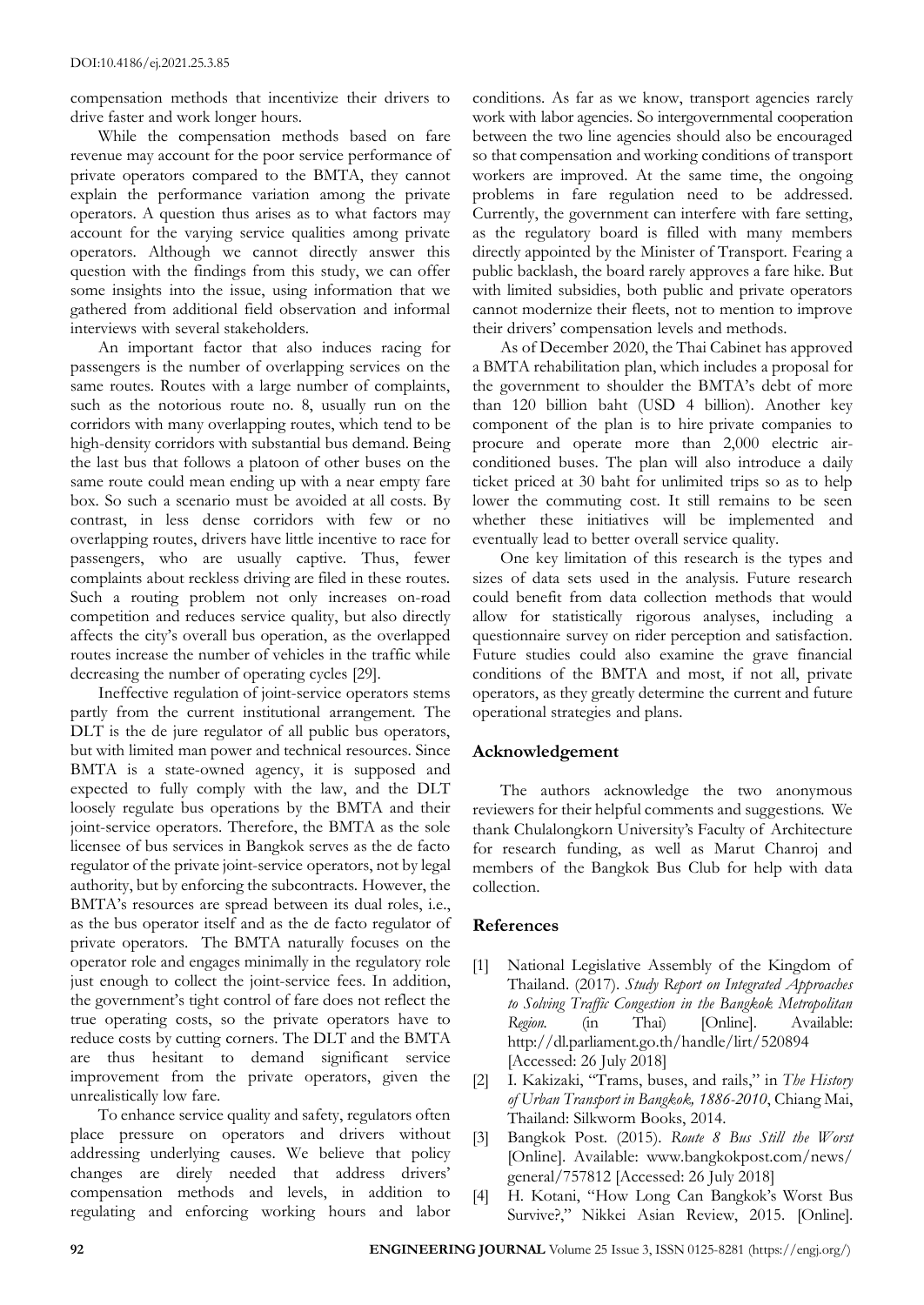Available: asia. nikkei.com/NAR/Articles/How-longcan-Bangkok-s-worst-bus-survive [Accessed: 26 July 2018]

- [5] Bangkok Mass Transit Authority. (2016). *BMTA Annual Report 2559/2016* (in Thai) [Online]. Available: http://www.bmta.co.th/th/content/ [Accessed: 26 July 2018]
- [6] A. Treerutkuarkul, "Call to revamp public buses contracting, few concessionaires run own services," Bangkok, Thailand: Bangkok Post, 2010.
- [7] N. Wichitaksorn. "Why BMTA bus drivers don't pick up passengers?," (in Thai) Thailand Development Research Institute Research Brief, 2013.
- [8] T. Fredrikson, "Behind the wheel of bus No. 8," Bangkok Post, 2014. [Online]. Available: www.bangkokpost.com/learning/advanced/407249 /behind-the-wheel- of-bus-no-8 [Accessed: 26 July 2018]
- [9] K. Kerstens, "Technical efficiency measurement and explanation of French urban transit companies," *Transport. Res. A-Pol.*, vol. 30, pp. 431- 452, 1996.
- [10] G. De Rus and G. Nombela. "Privatisation of urban bus services in Spain," in *J. Trans. Econ. Policy*, vol. 31, pp. 115-129, 1997.
- [11] J. Cowie and D. Asenova, "Organisation form, scale effects and efficiency in the British bus industry," *Transportation*, vol. 26, pp. 231-248, 1999.
- [12] R. Fazioli, M. Filippini, and P. Prioni, "Coststructure and efficiency of local public transport: The case of Emilia Romagna bus companies," *Int. J. Transp. Econ.*, vol. 20, pp. 305-24, 1993.
- [13] P. A. Viton, "Technical efficiency in multi-mode bus transit: A production frontier analysis," in *Transport. Res. B-Meth.*, vol. 31, pp. 23-39, 1997.
- [14] J. Odeck and O. Sunde. (2001). *The Relative Efficiency of Public and Private Bus Companies?* [Online]. Available: https://core.ac.uk/download/pdf/41234492.pdf [Accessed: 26 July 2018]
- [15] I. M. Garcia-Sanchez, "Technical and scale efficiency in Spanish urban transport: Estimating with data envelopment analysis," *Adv. Oper. Res.*, 2009, Article ID 721279.
- [16] R. Cervero, "Informal transport in the developing world," UN Habitat, Nairobi, 2000.
- [17] K. Dhingra and S. Savant, "Implications of liberalisation of bus services: Case study of Delhi," CODATU VII, Cape Town, South Africa, 1998.
- [18] A. Estache and A. Gómez-Lobo, "The limits to competition in urban bus services in developing countries," World Bank Policy Research Working Paper, No. 3207, Washington, D.C., 2004.
- [19] H. M. Noor, N. Nasrudin, and J. Foo, "Determinants of customer satisfaction of service quality: City bus services in Kota Kinabalu, Malaysia," in *Proc. Soc. Behav. Sci.*, 2014, vol. 153, pp. 595-605.
- [20] H. Iseki and B. D. Taylor, "Not all transfers are created equal: Towards a framework relating transfer connectivity to travel behavior," *Transport Rev.*, vol. 29, pp. 777-800, 2009.
- [21] D. Abreha, "Analysing public transport performance using efficiency measures and spatial analysis: The case of Addis Ababa, Ethiopia," International Institute for Geo-Information Science and Earth Observation, Enschede, Netherlands, 2007.
- [22] M. H. Belzer, "The economics of safety: How compensation affects commercial motor vehicle driver safety," Congressional Testimony, July, 2012.
- [23] S. Fernie and D. Metcalf, "It's not what you pay; It's the way you pay it and that's what gets results: Jockey's pay and performance," International Industrial Relations Association Study Group 9, New Orleans, 1996.
- [24] G. T. Milkovich and A. K. Wigdor, "Pay for performance: Evaluating performance appraisal and merit pay," N. R. C. Committee on Performance Appraisal for Merit Pay, National Academy of Sciences, Washington, D.C., 1991.
- [25] M. H. Belzer, D. A. Rodriguez, and S. A. Sedo, "Paying for safety: An economic analysis of the effect of compensation on truck driver safety," Department of Transportation, Federal Motor Carrier Safety Administration, Washington, D.C., 2002.
- [26] Bangkok Mass Transit Authority. (2016). *BMTA History* [Online]. Available: http://www.bmta.co.th/en/ content/bmta-history [Accessed: 26 July 2018]
- [27] Bangkok Mass Transit Authority, "BMTA employee salary schedule," in *BMTA Rules*. Bangkok, Thailand 2015.
- [28] Bangkok Mass Transit Authority, "Drivers recruit announcement," Bangkok, Thailand, 2016.
- [29] I. Khemapech and L. Kidbunjong, "Analysis of excessive cost of overlapped bus route system in Bangkok," *NIDA Case Res. J*., vol. 7, no. 1, pp. 120- 149, 2015.

 $\bullet$